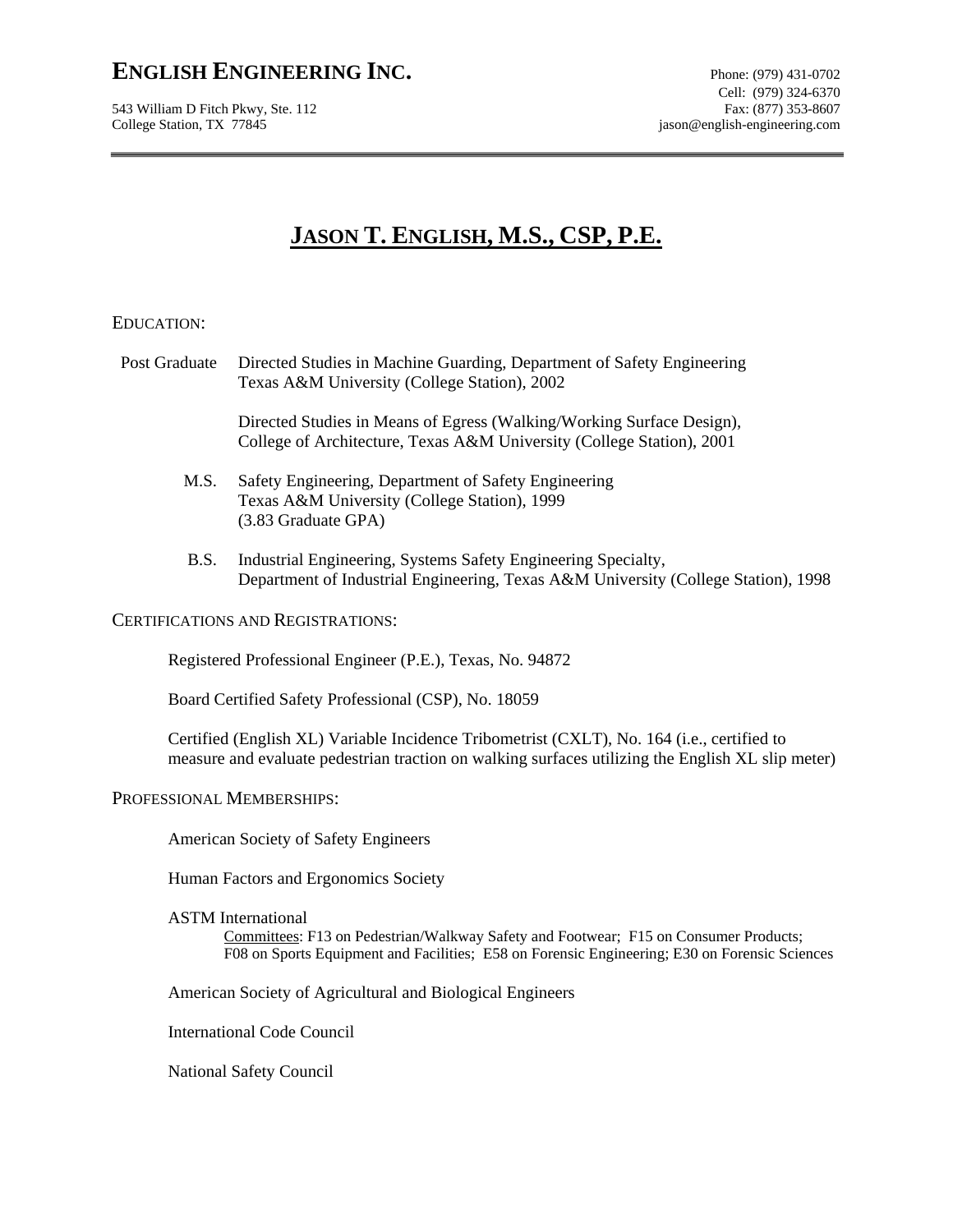## EXPERIENCE:

Consultant - English Engineering Inc., July 2009-Present.

Accident cause analysis. Industrial, premises, and product related accident investigation. Workplace safety engineering. Machine guarding. Premises safety engineering (especially stairs, ramps, and level walking surfaces). Product safety engineering. Design of adequate warnings and instructions. Industrial, construction, premises, and product safety management. Fall protection and prevention (same level and from elevation). Human factors and ergonomics. Analysis of manual material handling tasks. System safety analysis. Safety research.

Additional services include construction monitoring services (residential and commercial), product evaluations, slip resistance testing, safety audits, and other miscellaneous consulting.

Associate, Professional Consultant – Nelson & Associates, May 1999-July 2009.

Same as stated above in first paragraph regarding accident cause analysis.

Construction Inspector – Independent Contracting, 2004 – 2008

Perform construction progress and quality inspections of primarily new residential construction.

Research Associate – Texas A&M University, Texas Engineering Experiment Station, National Science Foundation Industry/University Cooperative Research Center in Ergonomics, Aug. 1997- May 1999.

The Ergonomics Center research areas included: manual lifting, energy expenditure, antifatigue mats, cart pushing/pulling, office ergonomics (workstation design, posture, repetitive motion, effects of 21" monitors in the office environment), validation of distal upper extremity strain index, and heat stress.

Research was done in cooperation with Industry Partners, which included United Services Automobile Association (USAA), United Parcel Service (UPS), Browning-Ferris Industries (BFI), Aluminum Company of America (ALCOA), INTEL Corporation, and Neutral Posture Ergonomics.

## SELECT GRADUATE AND UNDERGRADUATE COURSEWORK:

#### Safety Engineering

- Product Safety Engineering
- Industrial Safety Engineering
- System Safety Engineering
- Engineering Ethics
- Facilities Location, Layout, & Material Handling

#### Human Factors & Ergonomics

- Occupational Biomechanics
- Human Information Processing (Human Factors)
- Worker Physiology
- Biological Control System Analysis (Ergonomics)
- Ergonomics & Work Methods
- System Safety Analysis & Design (Ergonomics)